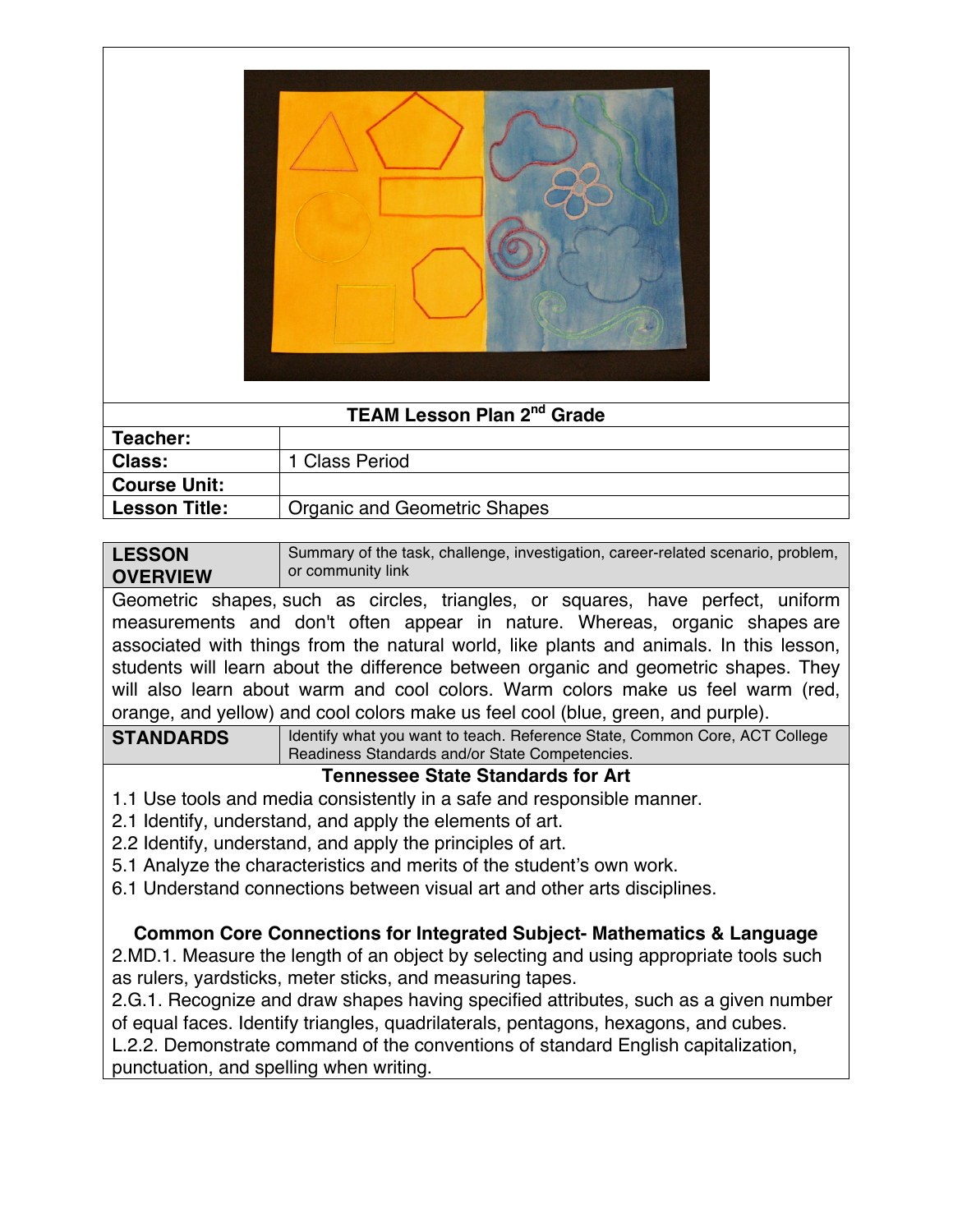| <b>OBJECTIVE</b>                                                                                                                                                                                                                                                                                                                                                                                                | Clear, Specific, and Measurable - NOT ACTIVITIES<br>Student-friendly    |  |  |  |
|-----------------------------------------------------------------------------------------------------------------------------------------------------------------------------------------------------------------------------------------------------------------------------------------------------------------------------------------------------------------------------------------------------------------|-------------------------------------------------------------------------|--|--|--|
| 1. Students will identify the difference between organic and geometric shapes.<br>2. Students will define warm and cool colors.                                                                                                                                                                                                                                                                                 |                                                                         |  |  |  |
| 3. The students will create a 9" x 14" crayon resist drawing on watercolor paper that<br>consists of six geometric shapes on left side of the paper and six organic shapes<br>on the right side. The geometric shapes will be warm colors and the organic<br>shapes will be cool colors - a minimum of two colors per side.<br>4. The drawing will demonstrate effective craftspersonship and be well balanced. |                                                                         |  |  |  |
| <b>ASSESSMENT/</b>                                                                                                                                                                                                                                                                                                                                                                                              | Students show evidence of proficiency through a variety of assessments. |  |  |  |

| <b>ASSESSMENT/</b> | Students show evidence of proficiency through a variety of assessments.        |
|--------------------|--------------------------------------------------------------------------------|
| <b>EVALUATION</b>  | Aligned with the Lesson Objective                                              |
|                    | Formative / Summative                                                          |
|                    | Performance-Based / Rubric                                                     |
|                    | Formal / Informal                                                              |
|                    | Informal Accoccmont, the teacher will walk around and monitor student behavior |

Informal Assessment- the teacher will walk around and monitor student behavior to ensure students are on task.

Self-Assessment- the student will score their work on the rubric.

| <b>MATERIALS</b>                                               | Aligned with the Lesson Objective<br><b>Rigorous &amp; Relevant</b>                                                                                                                    |
|----------------------------------------------------------------|----------------------------------------------------------------------------------------------------------------------------------------------------------------------------------------|
| Pencils<br>2. Watercolor Paper 9" x 14"<br>3. Watercolor Paint | 4. Wax Crayons<br>5. Ruler                                                                                                                                                             |
| <b>ACTIVATING STRATEGY</b>                                     | Motivator / Hook<br>An Essential Question encourages students<br>to put forth more effort when faced with<br>complex, open-ended, challenging,<br>meaningful, and authentic questions. |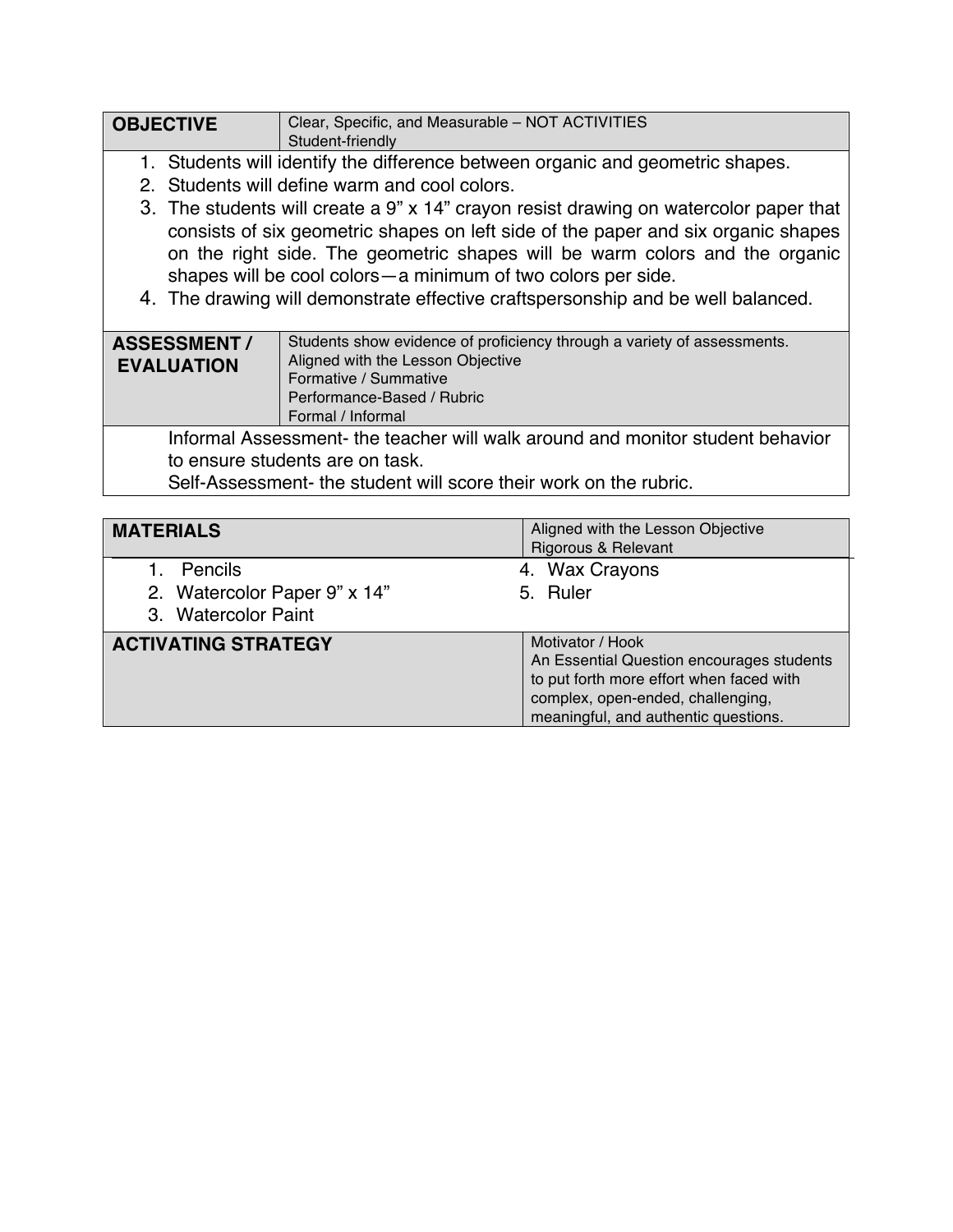- 1. The teacher will begin the lesson by discussing geometric and organic shapes (visual aids may come in handy). The teacher will have students play a game that requires being in groups of two. The students will find one object in the room that is geometric and stand by it (the students can put their hands on the object if needed). If a group has claimed an object, no other group can use it. The teacher will pick a few groups and ask them to explain why their object is geometrical.
- 2. The teacher will instruct students to stay in their groups and sit together to create a list of organic shapes. Students are only required to name items that contain the shapes (for example: flower petals, tree leaves, clouds). The teacher will call out numbers (5, 10, 15, etc.) and have groups raise their hands if they have that many items listed. The group with the longest list will read their items aloud and can earn extra bonus points.

| <b>INSTRUCTION</b> | Step-By-Step Procedures - Sequence                 |
|--------------------|----------------------------------------------------|
|                    | Discover / Explain - Direct Instruction            |
|                    | Modeling Expectations - "I Do"                     |
|                    | Questioning / Encourages Higher Order Thinking     |
|                    | <b>Grouping Strategies</b>                         |
|                    | Differentiated Instructional Strategies to Provide |
|                    | Intervention & Extension                           |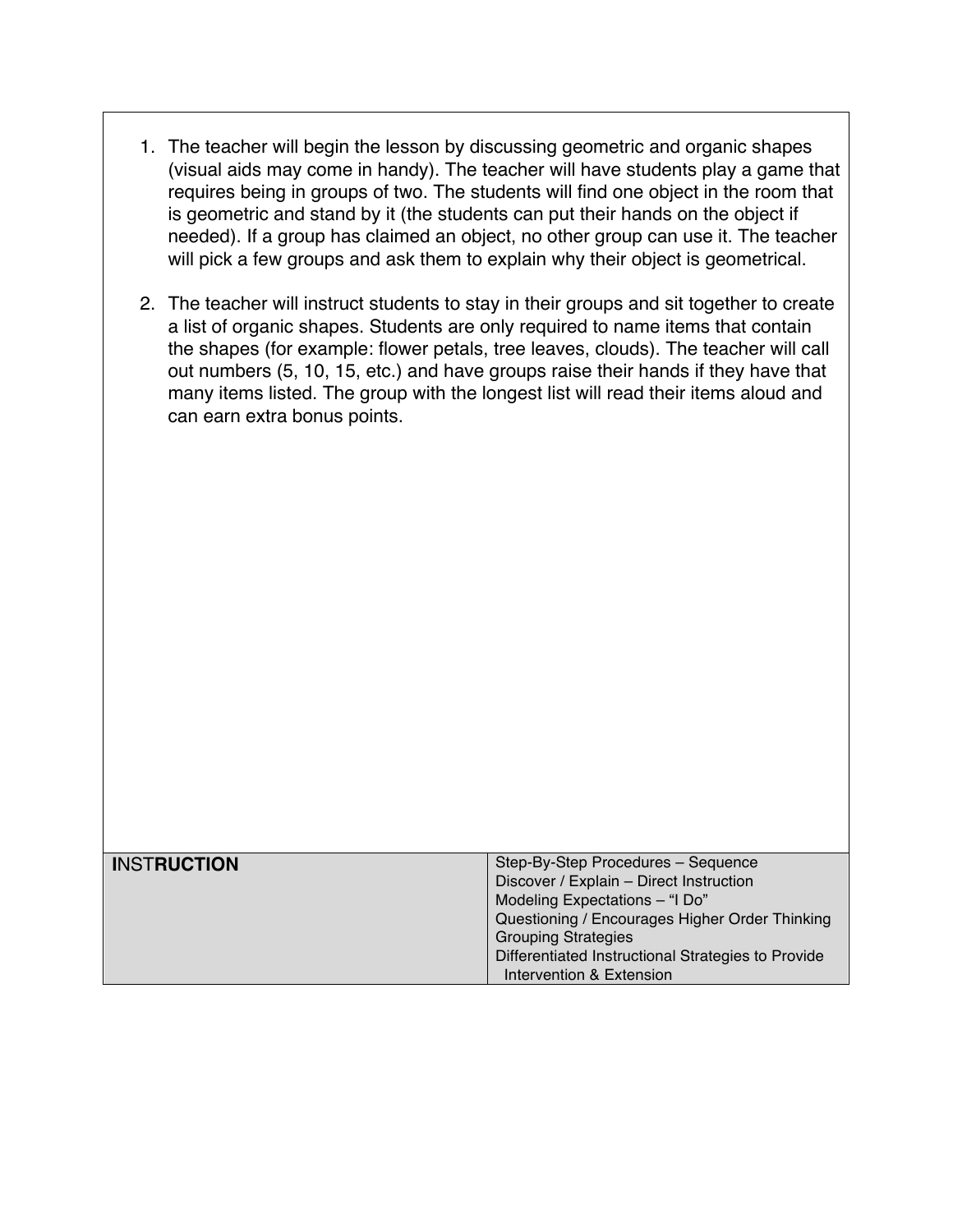- **1.** See set.
- **2.** The teacher will lead a group discussion over the difference between cool and warm colors.
- **3.** The teacher will introduce the project to the class with a pre-made example and state the objectives.
- **4.** The teacher will demonstrate how to create a crayon resist with students gathered around the demo table.
- **5.** The teacher will hand students one piece of watercolor paper and instruct the students to grab a ruler, a crayon, and a pencil on the way back to their seats.
- **6.** With the paper turned horizontally, the students will find the center of the paper using the rulers and draw a line down the middle vertically. The left side of the paper is designated for geometric shapes and the right side is designated for organic shapes. Students may mark a "G" and "O" on the paper to remind them which side is what.
- **7.** The students will draw their shapes on the appropriate sides while the teacher walks around and monitors student behavior and assists as needed.
- **8.** Students will trace their shapes with crayons. Once everyone is close to being finished, the teacher will review with students the objectives for the project.
- **9.** The teacher will place cups of water, watercolor paints, brushes, and paper towels on the tables. Students will follow the guidelines stated in the objectives and paint accordingly.
- **10.**Cleanup will occur during the last ten minutes of class. Students will be responsible for returning materials to the supply station and cleaning up their tables. Papers will need to be placed on the drying rack.

| <b>CLOSURE</b>                               | Reflection / Wrap-Up                                      |  |
|----------------------------------------------|-----------------------------------------------------------|--|
|                                              | Summarizing, Reminding, Reflecting, Restating, Connecting |  |
| The students will list cool and warm colors. |                                                           |  |

2. The students will list differences between organic and geometric shapes in their journals.

## **CROSS-CURRICULAR CONNECTIONS**